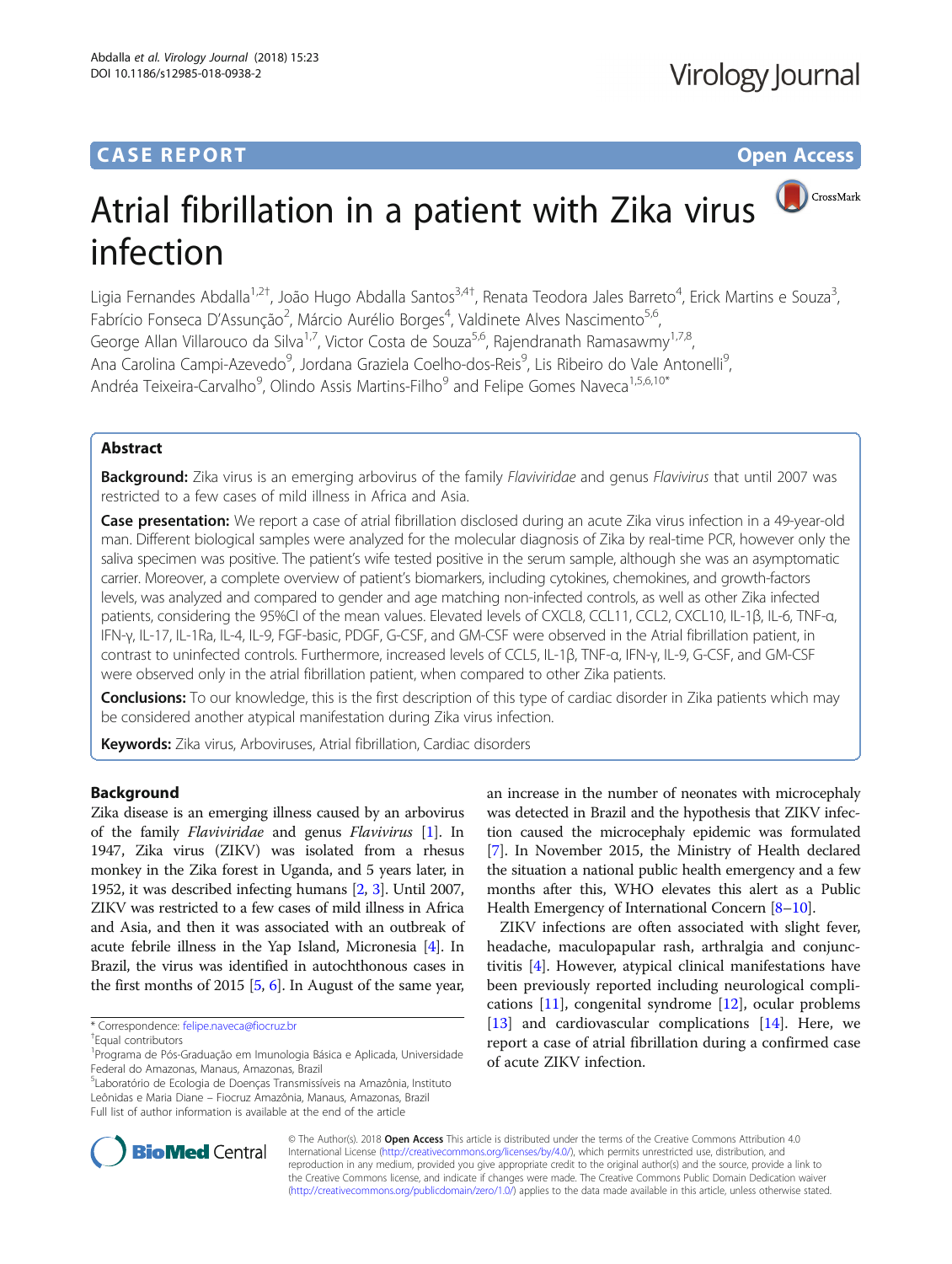#### Case presentation

JLLP, a 49-year-old man, industrial worker, resident in Manaus, Amazonas, Brazil, was admitted to the emergency at Hospital Adventista de Manaus (HAM). The patient showed skin rash, pruritus, arthralgia, headache, myalgia, bilateral conjunctivitis, fever (38.5 °C) and hypertensive crisis with blood pressure (BP) of 240/120 mmHg, but heart rate and cardiac auscultation were normal. The patient had no travel history and described the appearance of symptoms 3 days before seeking medical attention. Besides, the patient reported the absence of hypertensive episodes or any other cardiac disorder in the past.

Immediately, the treatment for the hypertensive crisis was initiated with sodium nitroprusside (250 ml glycated serum  $5\%$  + Nipride – 1 ampoule = 2 ml) administered 5 ml/h by continuous infusion. In the following two, three and 4 hours it was administered 7 ml, 10 ml and 15 ml of sodium nitroprusside, respectively, but the blood pressure was still elevated. No abnormalities in electrocardiogram (ECG) and chest radiography (CR) were observed.

The patient was still refractory to blood pressure control (BP 238/120 mmHg) 4 hours after starting treatment, and showed elevated blood glucose levels (250 mg/dL), therefore, he was transferred to the Intensive Care Unit (ICU). Suddenly, the patient suffered a cardiac arrhythmia (atrial fibrillation - AF) which was chemically reversed with an attack dose of two ampoules (6 ml) of intravenous amiodarone hydrochloride (50 mg/ml). For the maintenance dose, six ampoules of amiodarone (8 ml/h) were administered in 5% glycated serum (250 ml) by continuous infusion for 12 h.

Due to the symptoms presented at the time of attendance, and the ongoing Zika outbreak in course, the patient and his wife, an asymptomatic contact, were inserted into the protocol for ZIKV surveillance. Both had samples of blood, urine, and saliva collected for arboviral testing by the reverse transcription real-time polymerase chain reaction (RT-qPCR).

On the sixth day of hospitalization, the patient underwent magnetic resonance imaging (MRI); echocardiographic doppler (DE) and coronary angiography (CA). Only the MRI was altered with bilateral supratentorial microangiopathic gliosis. A second ECG was performed on the eighth day of hospitalization, which presented no alterations and the patient was discharged. Serological tests for other infectious diseases were negative and the RT-qPCR results showed positivity for ZIKV in the saliva sample. Although still asymptomatic, his wife also tested positive for ZIKV in the serum sample.

#### Materials and methods

The patient's blood sample was collected for Dengue virus NS1 testing (CTK Biotech OnSite rapid test) and IgM/IgG serologic testing using enzyme immunoassay technology for dengue (Serion Elisa classic Dengue). The sample was also tested for rubella (Abbott AxSYM); measles (Bio-Rad Laboratories, Hercules, CA) and Parvovirus B19 (Serion Elisa), as recommended by the manufacturers'.

The serum, urine and saliva samples of the patient and his wife were sent to Instituto Leônidas e Maria Deane - Fiocruz Amazônia - to test for ZIKV [\[15](#page-4-0)]; Chikungunya virus (CHIKV) [[16](#page-4-0)]; DENV [\[17](#page-4-0)]. A multiplex protocol also evaluated serum samples for Mayaro virus (MAYV) and Oropouche virus (OROV) infection [[18](#page-4-0)].

The patient's serum was also sent to Instituto René Rachou (Fiocruz Minas Gerais) for the analysis of cytokines, chemokines, and growth-factors levels. High-performance microbeads 27-plex assay (Bio-Rad, Hercules, CA, USA) was employed for detection and quantification of multiple targets, including: CXCL8 (IL-8); CXCL10 (IP-10); CCL11 (Eotaxin); CCL3 (MIP-1 $\alpha$ ); CCL4 (MIP-1 $\beta$ ); CCL2 (MCP-1); CCL-5 (RANTES); IL1- β, IL-6, TNF- α, IL-12; IFN- γ, IL-17; IL-1Ra (IL-1 receptor antagonist); IL-2; IL-4; IL-5; IL-7; IL-9; IL-10; IL-13; IL-15; FGF-basic; PDGF; VEGF; G-CSF and GM-CSF. The sample was tested according to the manufacturer's instructions on a Bio-Plex 200 instrument (Bio-Rad). The patient's results were compared to two reference groups: I) a control group consisting of 54 healthy male subjects, age ranging from 18 to 40 years (median = 30 years), all living in Manaus – AM and II) a group consisting of 24 ZIKV-infected male patients, with classical zika illness presentation, age ranging from 20 to 59 years (median = 37 years), all living in Manaus – AM. The mean values for each biomarker were compared with the 95%CI values of each reference groups.

Supplementary exams included: hematological and biochemical tests; electrocardiogram (ECG); chest radiography (CR); abdominal ultrasonography (AU); coronary angiography (CA); doppler echocardiographic (DE) and magnetic resonance imaging (MRI).

#### Results

#### Serology and molecular tests

The DENV NS1 testing was negative, as well as the serological tests for rubella, parvovirus B19, and measles IgM, whereas positive serological results were observed for rubella and measles IgG.

The RT-qPCR showed positivity to ZIKV in the patient's saliva (mean Ct value: 32.3) and in the serum of his wife (mean Ct value: 31.1). No positivity was found for DENV, CHIKV, MAYV or OROV.

#### Cytokine, chemokine and growth factors levels

The serum levels of chemokines, cytokines and growth factor were evaluated and the data presented in Fig. [1](#page-2-0). The results demonstrated that there was an increase in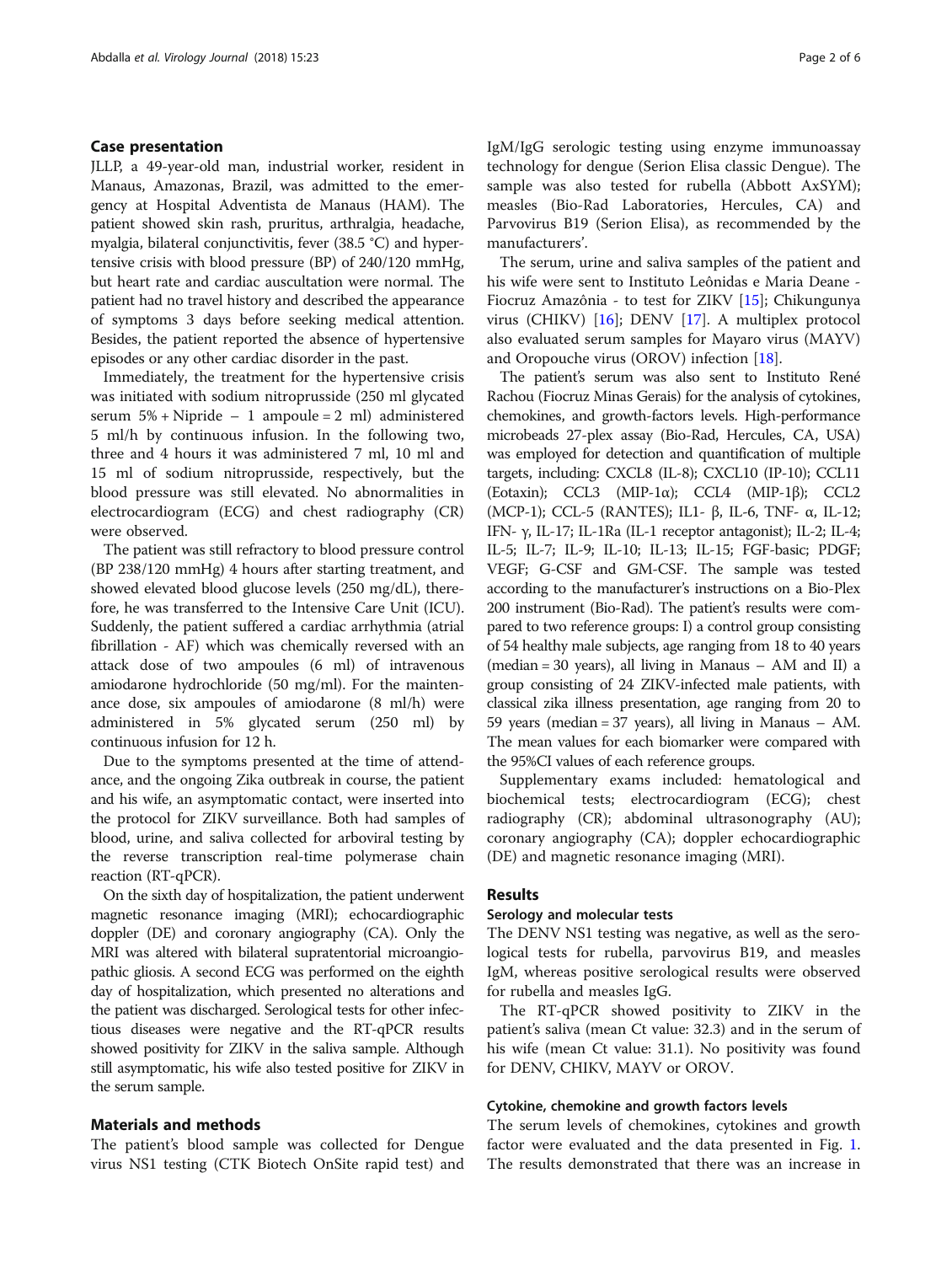<span id="page-2-0"></span>the levels of chemokines (CXCL8, CCL11, CCL2 and CXCL10); pro-inflammatory cytokines (IL-1β, IL-6, TNF- $\alpha$ , IFN- $\gamma$  and IL-17); regulatory cytokines (IL-1Ra, IL-4 and IL-9) and growth factors (FGF-basic, PDGF, G-CSF and GM-CSF) in the ZIKV-infected patient with atrial fibrillation, considering the 95%CI of the mean values observed for a control group of gender-matching healthy individuals. No difference was observed for the CCL4 and CCL5 (chemokines) and VEGF (growth factor). Conversely, lower levels of CCL3, IL-12, IL-5, IL-10, IL-13 were observed in the ZIKV-infected patient with atrial fibrillation as compared to the healthy controls (Fig. 1a).

The overall biomarker profile observed in the ZIK-V-infected patient with atrial fibrillation was also compared with a group of gender-matching ZIKV-infected

patient. Data analysis revealed that the case reported here displayed increased the levels of CCL5, IL-1β, TNF-α, IFN-γ, IL-9, G-CSF and GM-CSF and decreased levels of CCL4, IL-12, IL-13 and VEGF as compared with the 95%CI of the mean values found in the group patients infected with the ZIKV. No differences were observed for the CXCL8, CCL11, CCL3, CCL2, CXCL10, IL-6, IL-17, IL-1Ra, IL-4, IL-5, IL-10, FGF-basic and PDGF (Fig. 1b).

#### Supplementary exams

The blood samples for hematological and biochemical tests were collected during the acute phase of the disease, 4 days after the onset of symptoms, and showed: hematocrit: 46%; hemoglobin: 15 g/dl, leukocytes:  $16,900 \times 10^3$  mm<sup>3</sup>, platelets:  $143,000 \times 10^3$  mm<sup>3</sup>; lymphocytes: 26%; eosinophils: 2%; neutrophils: 88%; monocytes:



CXCL8 (IL-8); CXCL10 (IP-10); CCL11 (Eotaxin); CCL3 (MIP-1α); CCL4 (MIP-1β); CCL2 (MCP-1); CCL-5 (RANTES); IL1-β, IL-6, TNF-α, IL-12; IFN-γ, IL-17; IL-1Ra (IL-1 receptor antagonist); IL-2; IL-4; IL-5; IL-7; IL-9; IL-10; IL-13; IL-15; FGF-basic; PDGF; VEGF; G-CSF and GM-CSF were measured by high performance microbeads 27-plex assay, as described in materials and methods, with the 95%CI represented by gray boxes. Black arrows represent an increase (up) or decrease (down) in the patient's biomarkers level in comparison to control groups; a black square represents biomarkers levels at the 95%CI. a Biomarkers' levels: case vs. gender matching non-infected heath controls; (b) Biomarkers' levels: case vs. gender matching ZIKV-infected patients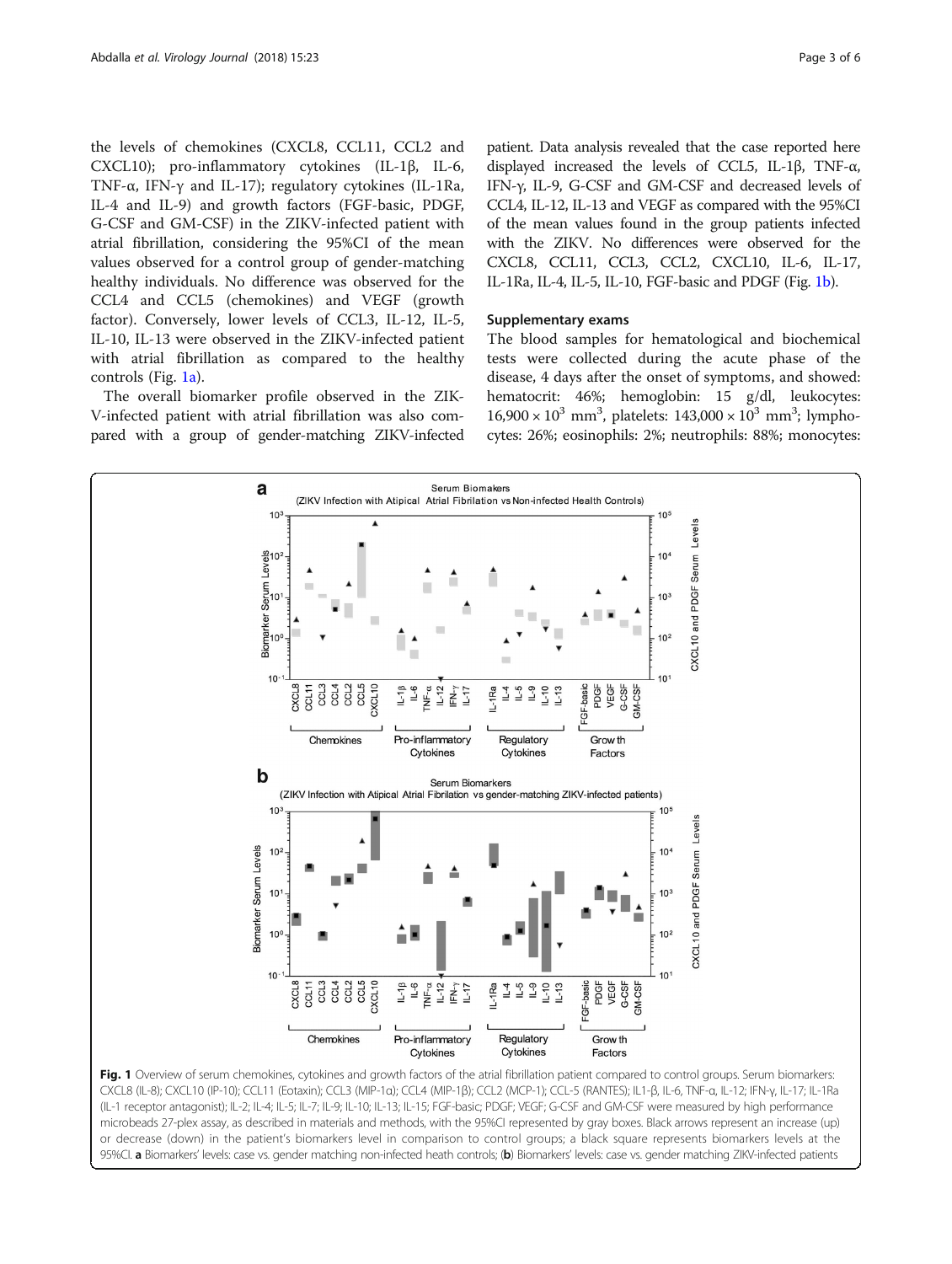4%; ALT: 26 U/L; AST: 24 U/L; GGT: 32 U/L; creatinine: 0,78 mg/dL; urea: 25 mg/dL; alkaline phosphatase: 56 mg/ dL; total bilirubin: 0,5 mg/dL; direct bilirubin: 0,2 mg/dL; indirect bilirubin: 0,3 mg/dL; creatine phosphokinase: 62 U/L; prothrombin time (PT):14,5 s; prothrombin activity: 84,5%; albumin: 3,2 g/dL and C protein: 21 mg/L.

The patient underwent two ECG, one performed during the hospitalization period and other 8 days after, without abnormalities. Among the image exams, only the MRI results showed an alteration, a bilateral supratentorial microangiopathic gliosis, which may be related to acute myocardial infarction.

#### **Discussion**

In the present study, we described a case of AF in a patient with ZIKV infection, 4 days after the onset of symptoms. Until the present time, there is no similar reports relating cardiac arrhythmias and ZIKV virus infection. However, a case of myocarditis associated with to ZIKV infection during the acute phase of illness [\[14](#page-4-0)]. Considering that the patient of this study had no prior history of cardiovascular disease and no other heart abnormality was observed in the image exams, we may hypothesize the association of FA with the acute ZIKV infection.

Some studies have reported the relation of a cardiac disorder and arbovirus infection. In a survey carried out in a cardiovascular reference center during a dengue epidemic in Colombia (2010), 24 patients with dengue were related to cardiovascular symptoms, and 42.8% of these individuals had heart rhythm disturbances [[19\]](#page-4-0). Another case report described West Nile virus causing myocarditis with an arrhythmia that led to patient death [[20\]](#page-4-0). In 1972, a study described cases of Chikungunya related to cardiac manifestations such as myocarditis and cardiomyopathy [\[21](#page-4-0)].

Studies in rodents reinforce this theory, once changes in the ventricular repolarization were observed in ECG after ZIKV infection. Authors also found abnormalities in the synaptic conduction of motor neurons in the heart and cardiac muscles, and such changes could trigger arrhythmic processes [[22\]](#page-4-0). Furthermore, myocarditis during ZIKV infections was also demonstrated in a mouse model [\[23\]](#page-4-0), where multiple necrosis loci and myocarditis, possibly associated with pulmonary edema, were observed.

Different studies have reported the detection of viral RNA in various body fluids such as blood [\[24](#page-4-0)], saliva  $[25]$  $[25]$  and urine  $[26]$  $[26]$ . Indeed, Musso  $(2015)$  found that the ability to detect ZIKV RNA in saliva was higher compared to blood and recommend using different biological fluids to increase the sensitivity of the molecular detection of ZIKV. Based on these studies, and on our results where the ZIKV detection was higher in saliva samples (unpublished data), we chose to collect serum, urine and

saliva samples. Interesting, only the patient's saliva sample was positive in the RT-qPCR.

As some studies have pointed to asymptomatic cases of ZIKV infection through sexual contact [[27\]](#page-5-0) or blood transfusion [[28\]](#page-5-0), we decided to collect samples from the patient's wife, an asymptomatic contact, and positivity was confirmed in the plasma sample. This result is fascinating since the literature is still very scarce regarding the asymptomatic cases of ZIKV infection.

Concerning the results found in hematological and biochemical tests, the patient presented mild thrombocytopenia  $(143,000 \times 10^3 \text{ mm}^3)$ , leukocytosis  $(16,900 \times 10^3 \text{ mm}^3)$  and neutrophilia (88%). Comparing these findings with other flaviviruses, the frequent alterations observed in dengue infection are thrombocytopenia, hemoconcentration (with increased hematocrit) and leukopenia; leukocytosis is also described, but in elderly patients [[29](#page-5-0)]. In Yellow fever, at the beginning of the disease, the blood count shows leukocytosis with neutrophilia and then evolves to leucopenia, lymphocytosis, and thrombocytopenia at later stages [[30\]](#page-5-0). About 50% of the patients infected with West Nile virus present leukocytosis and other 15% shows leukopenia [[31\]](#page-5-0).

We observed alterations in the immune response with elevated levels of some cytokines, chemokines and growth factors in contrast to healthy controls. Other studies also found an increase of several proinflammatory cytokines including IL-18, TNF-α, IFN-γ, IL-8, IL-6, GRO-α and IL-17 [[32,](#page-5-0) [33\]](#page-5-0). When compared to other individuals who are also in the acute phase of ZIKV infection, the patient also had elevated levels in different biomarkers. Other studies have observed a direct link between inflammation and atrial remodeling and, consequently, AF maintenance [\[34](#page-5-0)]. In general, the results revealed that the ZIKV-infected patient with atrial fibrillation presented a typical serum biomarker storm already reported for ZIKV-infected patients [\[33](#page-5-0)], with a more prominent pro-inflammatory status mediated by CCL5, IL-1β, TNF- $\alpha$ , and IFN- $\gamma$ . This result links the inflammatory cytokines to the atrial fibrillation onset and prognostic implications, as previously reported [[35\]](#page-5-0). Therefore, it is possible that the elevation of pro-inflammatory cytokines during ZIKV infection may increase the risk of AF.

#### Conclusion

Our findings support the cardiac involvement as one of the atypical manifestations during ZIKV infections. The present results also strengthen the importance of collecting other body fluids in addition to serum, to improve the diagnostic of Zika. Besides, we describe several biomarkers levels altered in comparison to healthy controls and other Zika patients.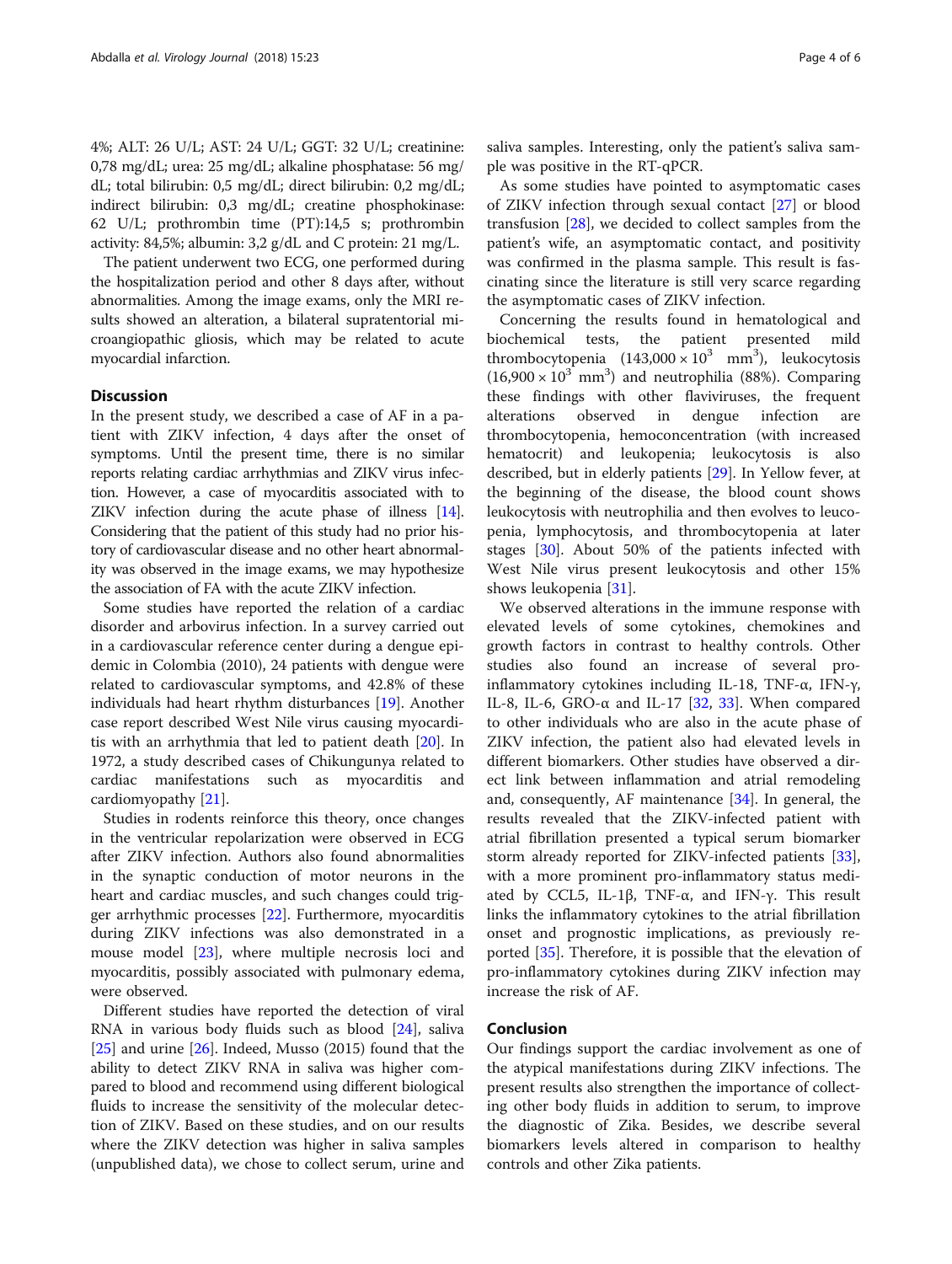#### <span id="page-4-0"></span>Abbreviations

AF: Atrial fibrillation; BP: Blood pressure; CA: Coronary angiography; CHIKV: Chikungunya virus; CR: Chest radiography; DE: Echocardiographic doppler; DENV: Dengue virus; ECG: Electrocardiogram; HAM: Hospital Adventista de Manaus; ICU: Intensive Care Unit; MAYV: Mayaro virus; MRI: Magnetic resonance imaging; OROV: Oropouche virus; RT-qPCR: Reverse transcription real-time polymerase chain reaction; WHO: World Health Organization; ZIKV: Zika virus

#### Acknowledgements

The authors are thankful to the Programa de Desenvolvimento Tecnológico em Insumos e Saúde - PDTIS-FIOCRUZ for the use the flow cytometry (IRR) and Real-Time (ILMD) facilities. We are also grateful to the Hospital Adventista de Manaus (HAM) for the patient follow-up, hematological, biochemical, serological and complementary examinations.

#### Funding

FGN is funded by Conselho Nacional de Desenvolvimento Científico e Tecnológico [\(http://www.cnpq.br](http://www.cnpq.br), grant 440856/2016–7) and Coordenação de Aperfeiçoamento de Pessoal de Nível Superior [\(http://www.capes.gov.br](http://www.capes.gov.br), grants 88881.130825/2016–00 and 88887.130823/2016–00). OAMF is funded by the Conselho Nacional de Desenvolvimento Científico e Tecnológico ([http://](http://www.cnpq.br) [www.cnpq.br,](http://www.cnpq.br) grant 440682/2016–9); Coordenação de Aperfeiçoamento de Pessoal de Nível Superior ([http://www.capes.gov.br,](http://www.capes.gov.br) grant 88881.130829/2016–01) and Financiadora de Estudos e Projetos [\(http://www.finep.gov.br,](http://www.finep.gov.br) grant TED264/ 16). The funders had no role in study design, data collection and analysis, decision to publish or preparation of the manuscript.

#### Availability of data and materials

Luminex data is available upon request.

#### Authors' contributions

All authors were involved in writing the article or reviewing it critically for important intellectual content, and all authors approved the final version to be submitted for publication. Patient follow-up, interpretation of clinical exams and sample collection - JHAS, RTJB, MAB, LFA. Design of the study - JHAS, RTJB, LFA, FGN. Data acquisition - JHAS, MAB, EMS, FFD, VAN, GAVS; VCS; FGN. Laboratory analysis and interpretation of data - VAN; GAVS; VCS; RR; OAMF; ATC; ACCA; JGCR; LRVA; FGN. Preparation of the manuscript and submission - JHAS, LFA; RTJB; EMS; FFD; OAMF; ACCA; JGCR; LRVA; ATC; FGN.

#### Ethics approval and consent to participate

All the procedures performed were according to the Ethics Committee of the State University of Amazonas (CAAE: 56,745,116.6.0000.5016) and with the Declaration of Helsinki of 1975, revised in 1983.

#### Consent for publication

Written informed consent was obtained from the patient for publication of this report.

#### Competing interests

The authors declare that they have no competing interests.

#### Publisher's Note

Springer Nature remains neutral with regard to jurisdictional claims in published maps and institutional affiliations.

#### Author details

<sup>1</sup> Programa de Pós-Graduação em Imunologia Básica e Aplicada, Universidade Federal do Amazonas, Manaus, Amazonas, Brazil. <sup>2</sup>Universidade do Estado do Amazonas, Manaus, Amazonas, Brazil. <sup>3</sup>Universidade Federal do Amazonas, Manaus, Amazonas, Brazil. <sup>4</sup>Hospital Adventista de Manaus, Manaus, Amazonas, Brazil. <sup>5</sup>Laboratório de Ecologia de Doenças Transmissíveis na Amazônia, Instituto Leônidas e Maria Diane – Fiocruz Amazônia, Manaus, Amazonas, Brazil. <sup>6</sup>Programa de Pós-Graduação em Biologia Celular e Molecular, Instituto Oswaldo Cruz, Fiocruz, Rio de Janeiro, Brazil. <sup>7</sup>Fundação de Medicina Tropical – Dr Heitor Vieira Dourado, Manaus, Amazonas, Brazil. Universidade Nilton Lins, Manaus, Amazonas, Brazil. <sup>9</sup>Instituto René Rachou – Fiocruz Minas, Minas Gerais, Brazil. 10Programa de Pós-Graduação em Biologia da Interação Patógeno-Hospedeiro, Instituto Leônidas e Maria Diane – Fiocruz Amazônia, Manaus, Amazonas, Brazil.

#### References

- 1. Kuno G, Chang GJ, Tsuchiya KR, Karabatsos N, Cropp CB. Phylogeny of the genus Flavivirus. J Virol. 1998;72:73–83.
- 2. Smithburn KC. Neutralizing antibodies against certain recently isolated viruses in the sera of human beings residing in East Africa. J Immunol. 1952; 69:223–34.
- 3. Simpson DI. Zika virus infection in man. Trans R Soc Trop Med Hyg. 1964;58: 335–8.
- 4. Duffy MR, Chen TH, Hancock WT, Powers AM, Kool JL, Lanciotti RS, et al. Zika virus outbreak on Yap Island, Federated States of Micronesia. N Engl J Med. 2009;360:2536–43.
- 5. Campos GS, Bandeira AC, Sardi SI. Zika Virus Outbreak, Bahia. Brazil Emerg Infect Dis. 2015;21:1885–6.
- 6. Zanluca C, de Melo VCA, Mosimann ALP, Santos Dos GIV, Santos Dos CND, Luz K. First report of autochthonous transmission of Zika virus in Brazil. Mem Inst Oswaldo Cruz. 2015;110:569–72.
- 7. PAHO. Increase of microcephaly in the northeast of Brazil. 2015 Nov pp. 1–2. Report No.: 17 November 2015. Epidemiological Alert available at: [http://www.](http://www.paho.org/hq/index.php?option=com_docman&task=doc_view&Itemid=270&gid=32285&lang=en) [paho.org/hq/index.php?option=com\\_docman&task=doc\\_view&Itemid=](http://www.paho.org/hq/index.php?option=com_docman&task=doc_view&Itemid=270&gid=32285&lang=en) [270&gid=32285&lang=en](http://www.paho.org/hq/index.php?option=com_docman&task=doc_view&Itemid=270&gid=32285&lang=en).
- 8. Azevedo RSS, Araujo MT, Martins Filho AJ, Oliveira CS, Nunes BTD, Cruz ACR, et al. Zika virus epidemic in Brazil. I. Fatal disease in adults: clinical and laboratorial aspects. J Clin Virol. 2016;85:56–64.
- 9. Santos Dos T, Rodriguez A, Almiron M, Sanhueza A, Ramon P, de Oliveira WK, et al. Zika virus and the Guillain-Barré syndrome - case series from seven countries. N Engl J Med. 2016;375:1598–601.
- 10. Ratanacharoensiri A, Huggins L, Johnson M, Patel I. Zika Virus: An Emerging Epidemic. J Res Pharm Pract. 2017;6:1–2.
- 11. Pinheiro TJ, Guimarães LF, Silva MTT, Soares CN. Neurological manifestations of Chikungunya and Zika infections. Arq Neuropsiquiatr. 2016;74:937–43.
- 12. de Carvalho NS, de Carvalho BF, Dóris B, Silverio Biscaia E, Arias Fugaça C, de Noronha L. Zika virus and pregnancy: an overview. Am J Reprod Immunol. 2017;77:e12616.
- 13. Kodati S, Palmore TN, Spellman FA, Cunningham D, Weistrop B, Sen HN. Bilateral posterior uveitis associated with Zika virus infection. Lancet. 2017; 389:125–6.
- 14. Aletti M, Lecoules S, Kanczuga V, Soler C, Maquart M, Simon F, et al. Transient myocarditis associated with acute Zika virus infection. Clin Infect Dis. 2017;64:678–9.
- 15. Lanciotti RS, Kosoy OL, Laven JJ, Velez JO, Lambert AJ, Johnson AJ, et al. Genetic and serologic properties of Zika virus associated with an epidemic, yap state, Micronesia, 2007. Emerg Infect Dis. 2008;14:1232–9.
- 16. Lanciotti RS, Kosoy OL, Laven JJ, Panella AJ, Velez JO, Lambert AJ, et al. Chikungunya virus in US travelers returning from India, 2006. Emerg Infect Dis. 2007;13:764–7.
- 17. Gurukumar KR, Priyadarshini D, Patil JA, Bhagat A, Singh A, Shah PS, et al. Development of real time PCR for detection and quantitation of dengue viruses. Virol J. 2009;6:10.
- 18. Naveca FG, Nascimento VAD, de Souza VC, Nunes BTD, Rodrigues DSG, Vasconcelos PFDC. Multiplexed reverse transcription real-time polymerase chain reaction for simultaneous detection of Mayaro, Oropouche, and Oropouche-like viruses. Mem Inst Oswaldo Cruz. 2017;112:510–3.
- 19. Saldarriaga C, Roncancio G, González N, Fortich F. Manifestaciones cardiacas del dengue. Reporte de una serie de casos durante la epidemia colombiana de 2010. Revista Colombiana de Cardiología. 2013;20:366–9.
- 20. Kushawaha A, Jadonath S, Mobarakai N. West nile virus myocarditis causing a fatal arrhythmia: a case report. Cases J. 2009;2:7147.
- 21. Obeyesekere I, Hermon Y. Myocarditis and cardiomyopathy after arbovirus infections (dengue and chikungunya fever). Br Heart J. 1972;34:821–7.
- 22. Chan JFW, Choi GKY, Yip CCY, Cheng VCC, Yuen K-Y. Zika fever and congenital Zika syndrome: an unexpected emerging arboviral disease. J Inf Secur. 2016;72:507–24.
- 23. Weinbren MP, Williams MC. Zika virus: further isolations in the Zika area, and some studies on the strains isolated. Trans R Soc Trop Med Hyg. 1958;52:263–8.
- 24. Barzon L, Pacenti M, Berto A, Sinigaglia A, Franchin E, Lavezzo E, et al. Isolation of infectious Zika virus from saliva and prolonged viral RNA shedding in a traveller returning from the Dominican Republic to Italy, January 2016. Euro Surveill. 2016;21:30159.